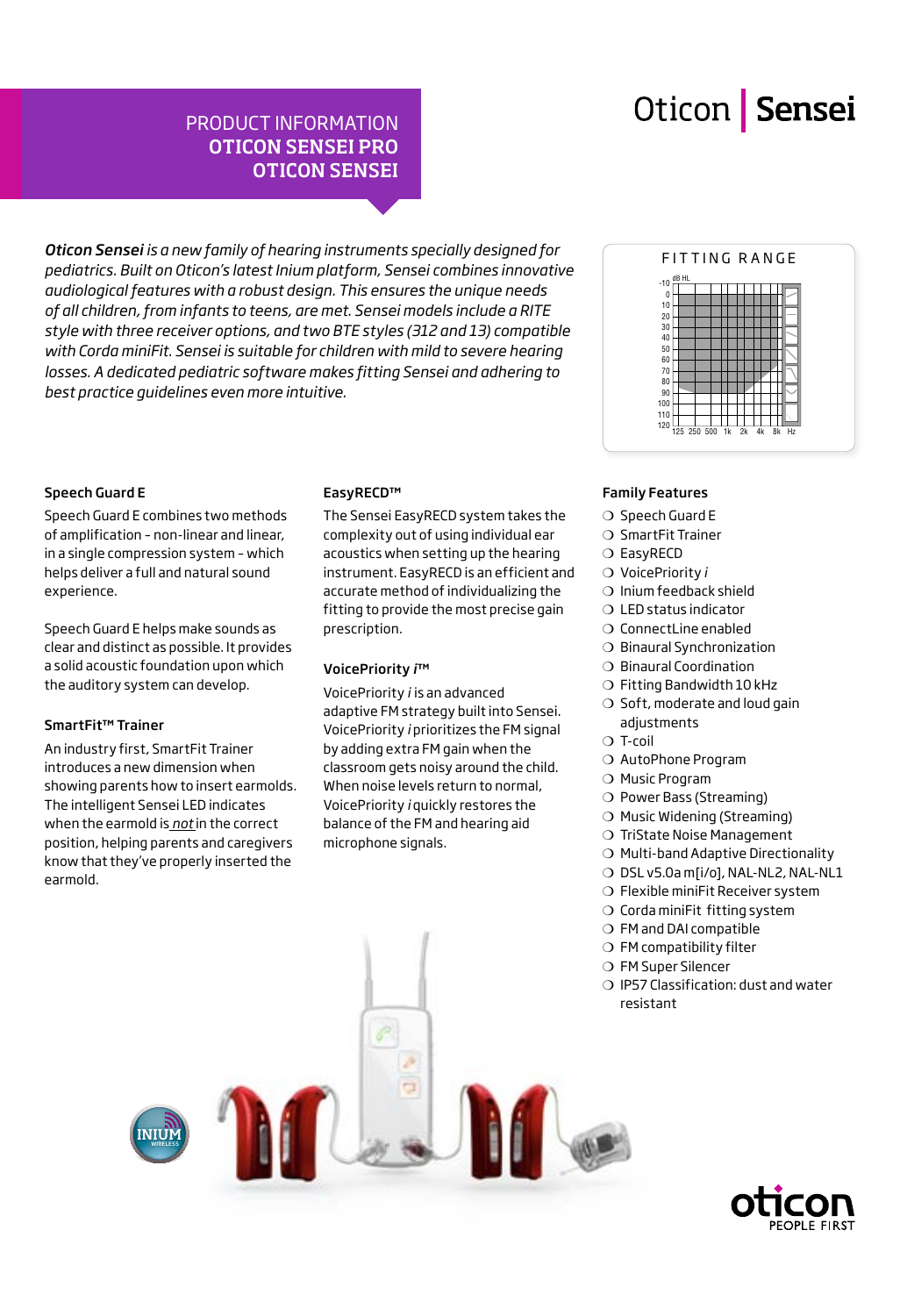Ear pieces Must use miniFit ear pieces. Open domes in sizes 6, 8 and 10 mm. Bass domes, single vent in sizes 6, 8, 10 and 12 mm. Bass domes, double vent in sizes 6, 8, 10 and 12 mm. Power domes in sizes 6, 8, 10 and 12 mm. Custom ear pieces are available as LiteTip and Micro Mold (requires taking an impression). Wax Protection 'ProWax' in LiteTip and Micro Mold.

| Receiver<br>unit                                                   | Must use miniFit receivers.<br>Select between three receiver types with<br>different output performance, labeled                                                                                                               | Ear Pieces     | Must use miniFit ear pieces.<br>Open domes in sizes 6, 8 and 10 mm.<br>Bass domes, single vent in sizes 6, 8, 10 and<br>$12 \,\mathrm{mm}$ .<br>Bass domes, double vent in size 6, 8, 10 and<br>$12 \,\mathrm{mm}$ .<br>Power domes in sizes 6, 8, 10 and 12 mm.<br>Custom ear pieces are available as | Sound hook<br>Damper                                                                                                                                              | Interchangeable standard and child hook<br>Damping plug available for BTE13 and BTE312.                                                                                                                                             | Ear pi |
|--------------------------------------------------------------------|--------------------------------------------------------------------------------------------------------------------------------------------------------------------------------------------------------------------------------|----------------|--------------------------------------------------------------------------------------------------------------------------------------------------------------------------------------------------------------------------------------------------------------------------------------------------------|-------------------------------------------------------------------------------------------------------------------------------------------------------------------|-------------------------------------------------------------------------------------------------------------------------------------------------------------------------------------------------------------------------------------|--------|
|                                                                    | according to fitting capabilities; 60, 85 and<br>100 (based on VAC rationale). See fitting<br>range graphs for DSL fitting levels.<br>60 and 85 available in lengths from size 0-5.<br>100 available in lengths from size 1-5. |                |                                                                                                                                                                                                                                                                                                        | Thin tubes                                                                                                                                                        | Corda miniFit (0.9 mm tubes) for BTE312.<br>Corda miniFit Power (1.3 mm tubes) for BTE13.<br>Thin tubes are available in lengths sizes -1, 0,<br>1, 2, 3, 4.<br>Style specific adapters must be used when<br>connecting thin tubes. |        |
| Receiver wire                                                      | Separate wires connect Power Flex<br>molds (100) to RITE instruments, available<br>in lengths from size 1-5.                                                                                                                   | Wax protection | LiteTip and Micro mold<br>(requires taking an impression).<br>'ProWax miniFit' in all miniFit receivers.                                                                                                                                                                                               |                                                                                                                                                                   |                                                                                                                                                                                                                                     | Wax F  |
| Receiver connector Type C1 (marked on packaging).<br>to instrument |                                                                                                                                                                                                                                |                | 'ProWax' in Power Flex mold, LiteTip and<br>Micro mold.                                                                                                                                                                                                                                                | ■ Default<br>* Real usage battery life is shown as an estimated interval based on<br>measurements with variable amplification settings and variable input levels. |                                                                                                                                                                                                                                     |        |



Tamper resistant Available in 11 colors for all BTE and RITE styles. battery drawer

|                           |               | 60                                               | 85                                                                                                                  | 100                                                              | 75                                                                                   | 90                                    |
|---------------------------|---------------|--------------------------------------------------|---------------------------------------------------------------------------------------------------------------------|------------------------------------------------------------------|--------------------------------------------------------------------------------------|---------------------------------------|
| <b>DSL Fitting Ranges</b> |               | $-10$ dB HL<br>100<br>125 250 500 1k 2k 4k 8k Hz | $-10$ dB HI<br>100<br>$110 +$<br>120<br>125 250 500 1k<br>4k 8k Hz<br>Custom mold<br>Open dome<br>Bass & Power dome | $-10 \frac{\text{dB H}}{\text{L}}$<br>125 250 500 1k 2k 4k 8k Hz | $-10 \frac{\text{dB HL}}{\text{cm}}$<br>125 250 500 1k 2k<br>4k 8k Hz<br>Custom mold | 125 250 500 1k 2k 4k<br>Corda miniFit |
| OSPL90 (peak)             | Ear simulator | 115 dB SPL                                       | 127 dB SPL                                                                                                          | 132 dB SPL                                                       | 126 dB SPL                                                                           | 135 dB SPL                            |
|                           | 2cc coupler   | 105 dB SPL                                       | 118 dB SPL                                                                                                          | 124 dB SPL                                                       | 117 dB SPL                                                                           | 126 dB SPL                            |
| Full-on gain (peak)       | Ear simulator | 46dB                                             | 65dB                                                                                                                | 66 dB                                                            | 61 dB                                                                                | 68 dB                                 |

| Switch Free push<br>button cover | Exchange push button for tamper resistant Switch Free<br>cover. Available in black.                                                                         |
|----------------------------------|-------------------------------------------------------------------------------------------------------------------------------------------------------------|
| DAI adaptor                      | AP900 (available for BTE13, BTE312 and RITE styles).                                                                                                        |
| Dedicated<br>FM receiver         | Amigo R12 (available for BTE13, BTE312 and RITE styles).                                                                                                    |
| FM adaptor                       | FM9 (available for BTE13, BTE312 and RITE).<br>Compatible with Amigo R1, R2 and other universal<br>receivers. Only Amigo receivers operate correctly on 312 |

and RITE styles due to low battery consumption design. (High battery consumption receivers from other manufacturers are not recommended for 312 and RITE instruments)

Oticon Sensei instruments are programmed using the Genie 2013.2 Fitting Software or higher compatible with NOAH 3 or higher. They can be programmed using either programming cables #3 or wirelessly

using nEARcom (TM#1). The RECD programming module is required to use the EasyRECD feature in the fitting.

#### Wireless fitting - nEARcom

nEARcom provides a wireless link between NOAHlink and one or two wirelessenabled hearing instruments. In addition nEARcom provides a pass-through connection to accommodate programming cables and replaces the existing NOAHlink neck loop.

### PRODUCT OVERVIEW

### FITTING

#### GENERAL INFO RITE/BTE STYLES

BTE STYLES





#### RITE STYLES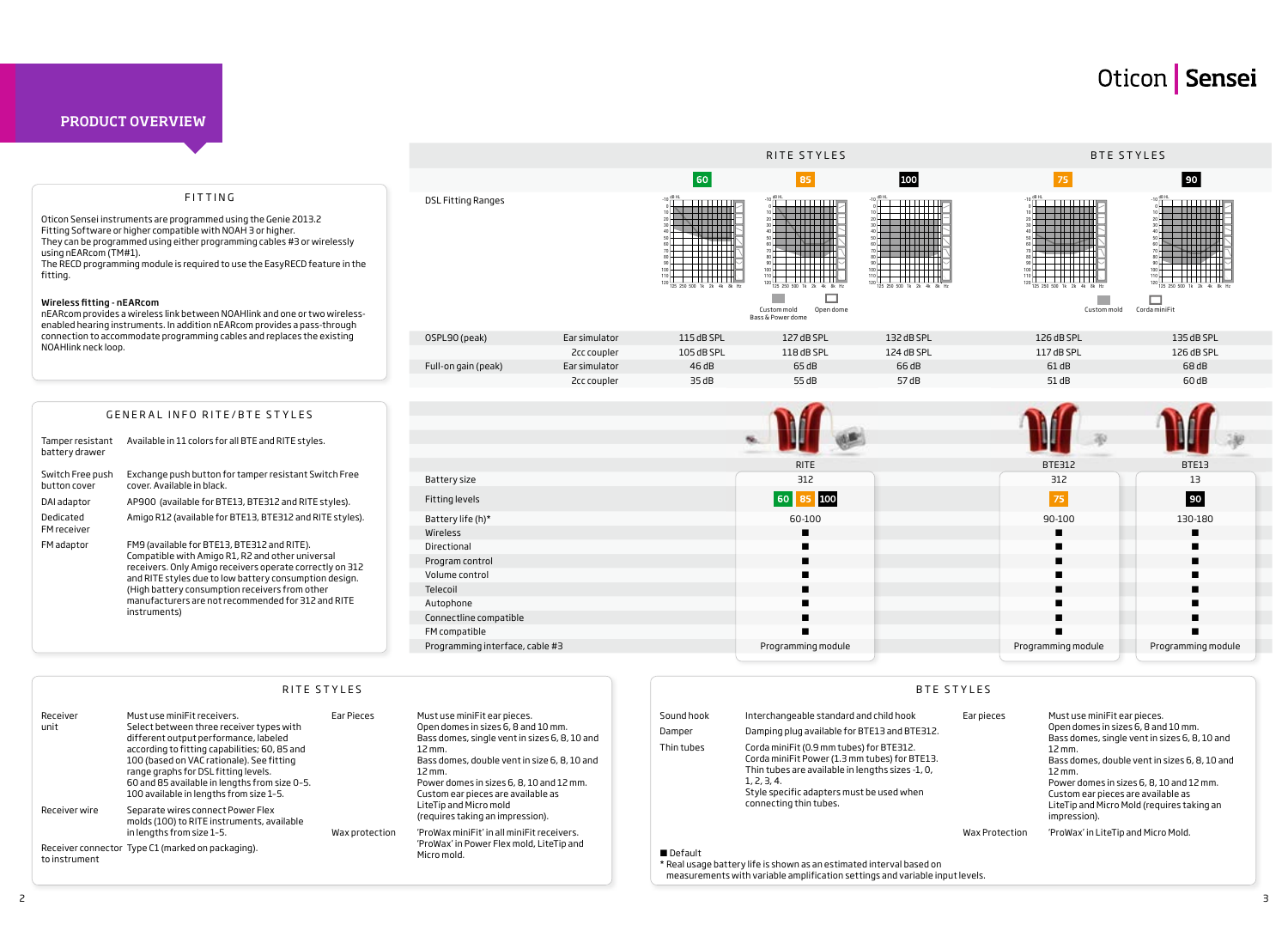| <b>MODEL FEATURES</b>                 | Oticon Sensei Pro | <b>Oticon Sensei</b> |
|---------------------------------------|-------------------|----------------------|
| Fitting formulas                      | DSL, NAL          | DSL, NAL             |
| Speech Guard E                        | Yes               | <b>No</b>            |
| SmartFit Trainer                      | Yes               | No                   |
| EasyRECD                              | Yes               | <b>No</b>            |
| VoicePriority i                       | Yes               | <b>Yes</b>           |
| Inium feedback shield                 | Yes               | <b>Yes</b>           |
| Binaural Synchronization (automatics) | <b>Yes</b>        | No                   |
| Binaural Coordination (button ops)    | <b>Yes</b>        | <b>Yes</b>           |
| Fitting bandwidth*                    | 10kHz             | 10kHz                |
| Noise Management                      | TriState          | TriState             |
| Adaptive Directionality               | Multi band        | Single band          |
| Power Bass                            | Yes               | <b>No</b>            |
| Music Widening                        | Yes               | <b>No</b>            |
| Fitting bands                         | 10                | 8                    |
| <b>Frequency Channels</b>             | 16                | 16                   |
| ConnectLine compatible                | <b>Yes</b>        | <b>Yes</b>           |
| FM compatibility filter               | Yes               | <b>Yes</b>           |
|                                       |                   |                      |

 $^*$ ) Bandwidth accessible for gain adjustments during fitting

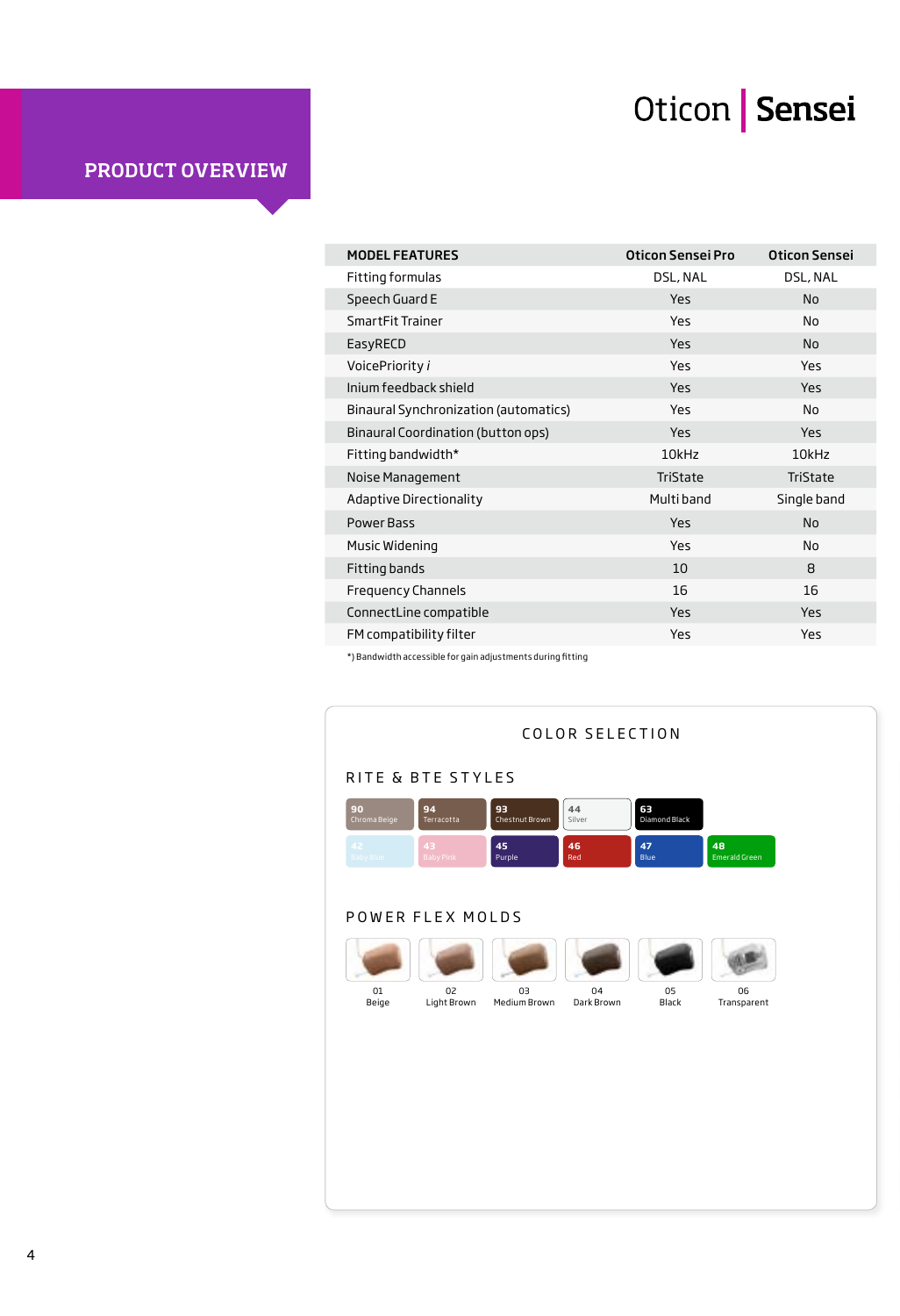

RITE 60

OTICON SENSEI PRO

IRIL (IEC 60118-13-2011)

800/1400/2000 MHz: 18/44/38 dB SPL

\*) Based on the standardized battery consumption measurement. The actual battery life depends on battery quality, use pattern, active feature set, hearing loss and sound environment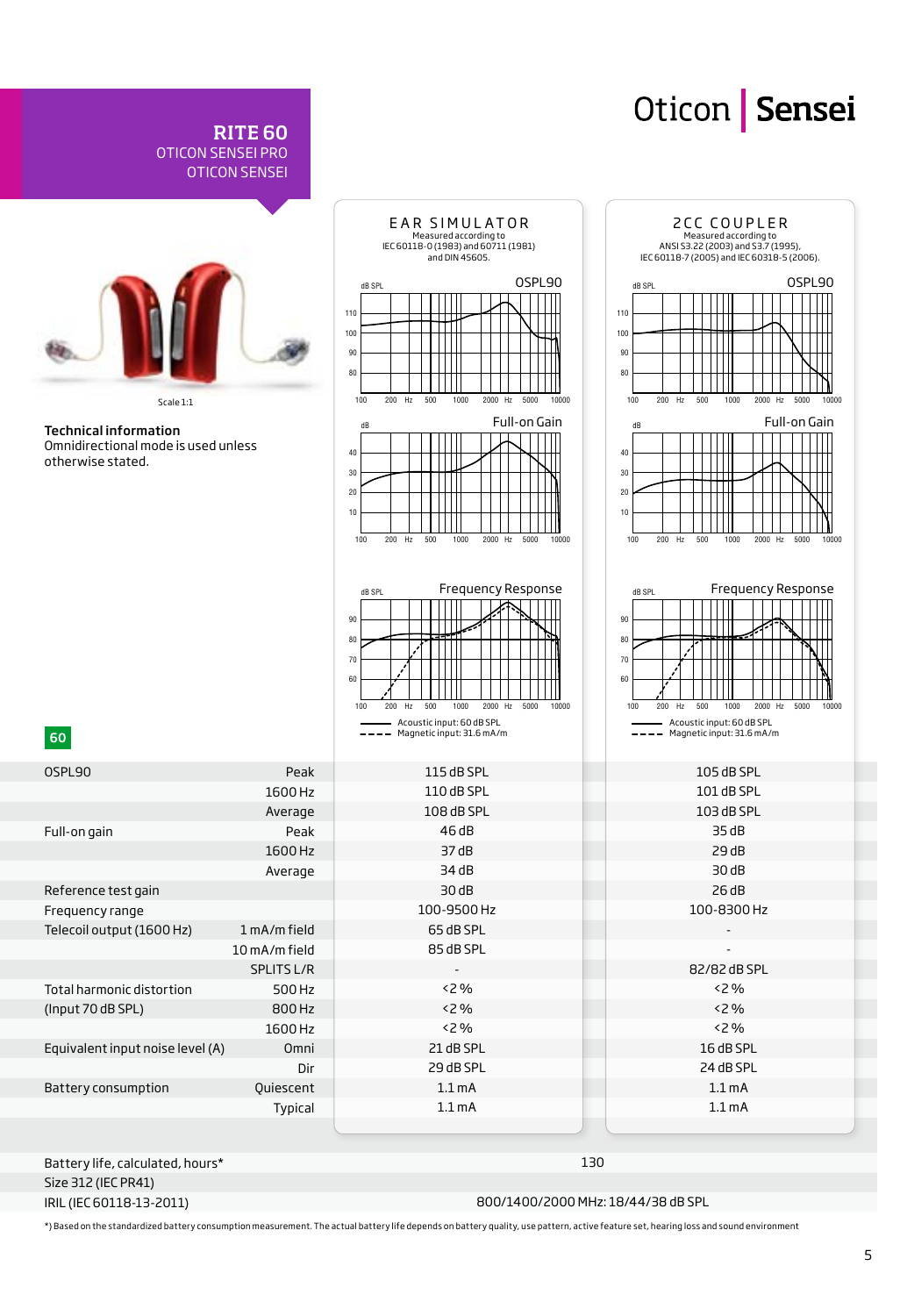

RITE 85

OTICON SENSEI PRO

Size 312 (IEC PR41) IRIL (IEC 60118-13-2011)

800/1400/2000 MHz: 21/43/38 dB SPL

\*) Based on the standardized battery consumption measurement. The actual battery life depends on battery quality, use pattern, active feature set, hearing loss and sound environment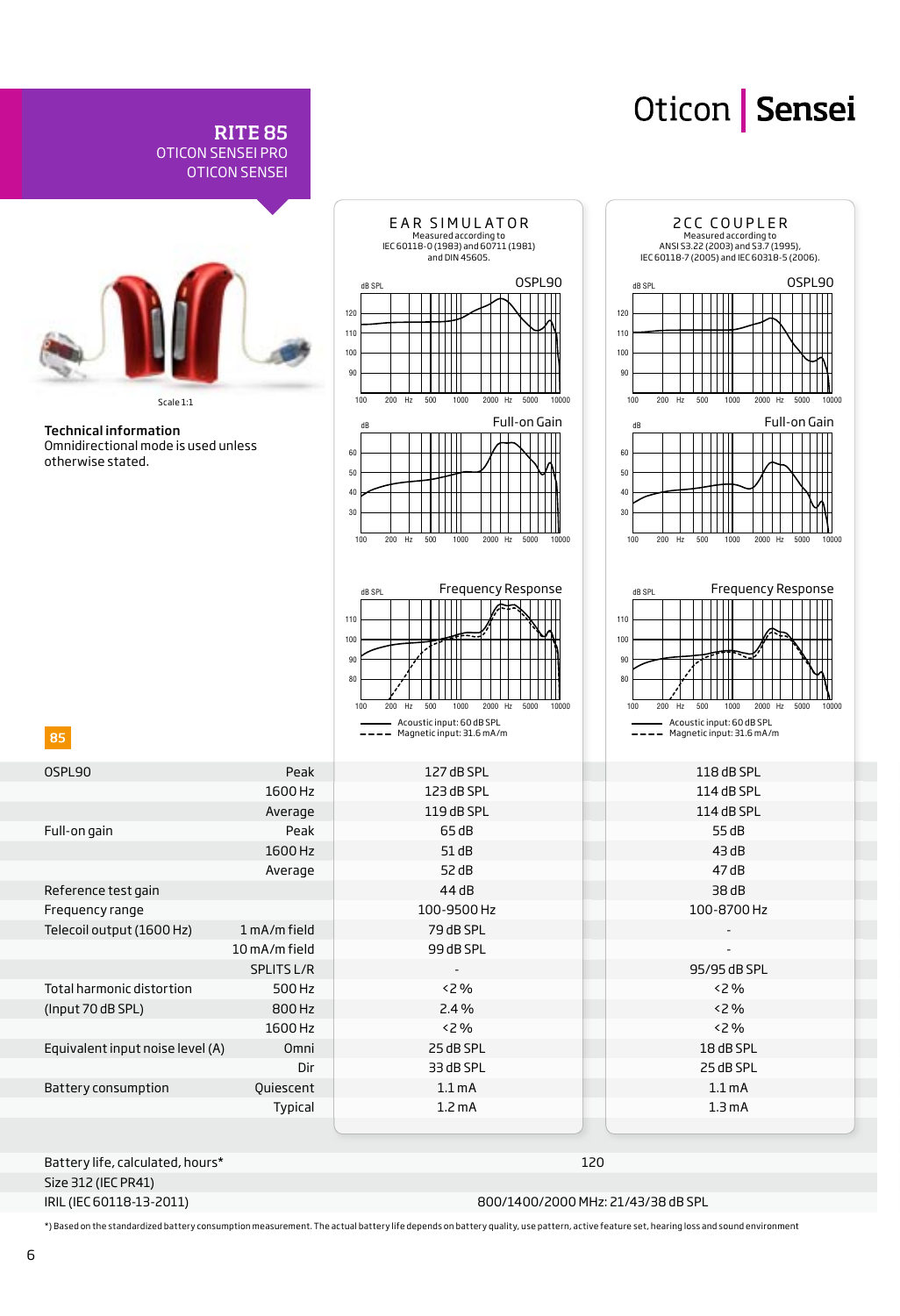

RITE 100 OTICON SENSEI PRO OTICON SENSEI

Battery life, calculated, hours\* Size 312 (IEC PR41) IRIL (IEC 60118-13-2011)

800/1400/2000 MHz: 15/45/42 dB SPL

\*) Based on the standardized battery consumption measurement. The actual battery life depends on battery quality, use pattern, active feature set, hearing loss and sound environment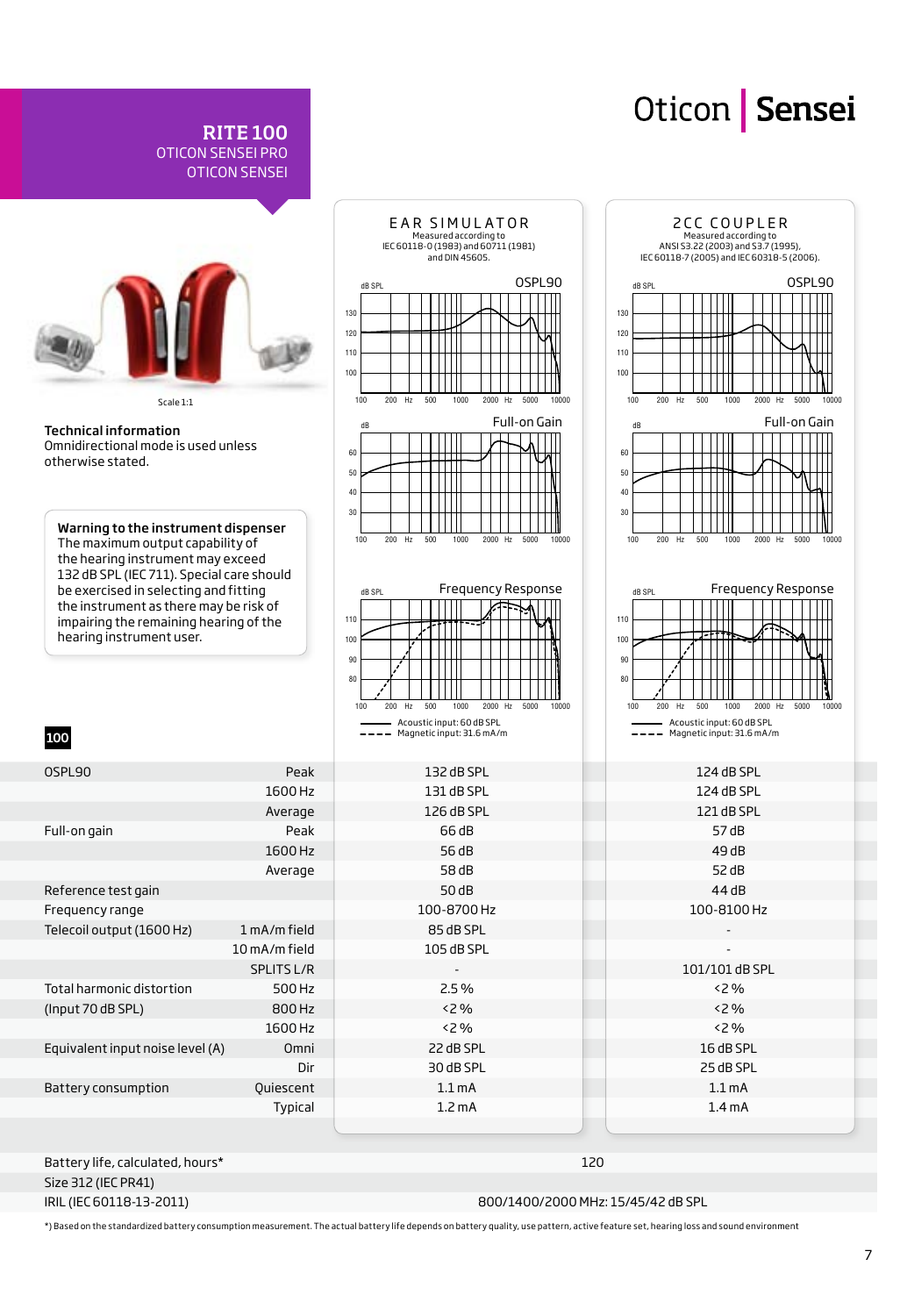

BTE 312

OTICON SENSEI PRO

Size 13 (IEC PR48)

IRIL (IEC 60118-13-2011)

800/1400/2000 MHz: 16/43/43 dB SPL

(\*) For instruments fitted with Corda miniFit<br>\*\*) Based on the standardized battery consumption measurement. The actual battery life depends on battery quality, use pattern, active feature set, hearing loss and sound envir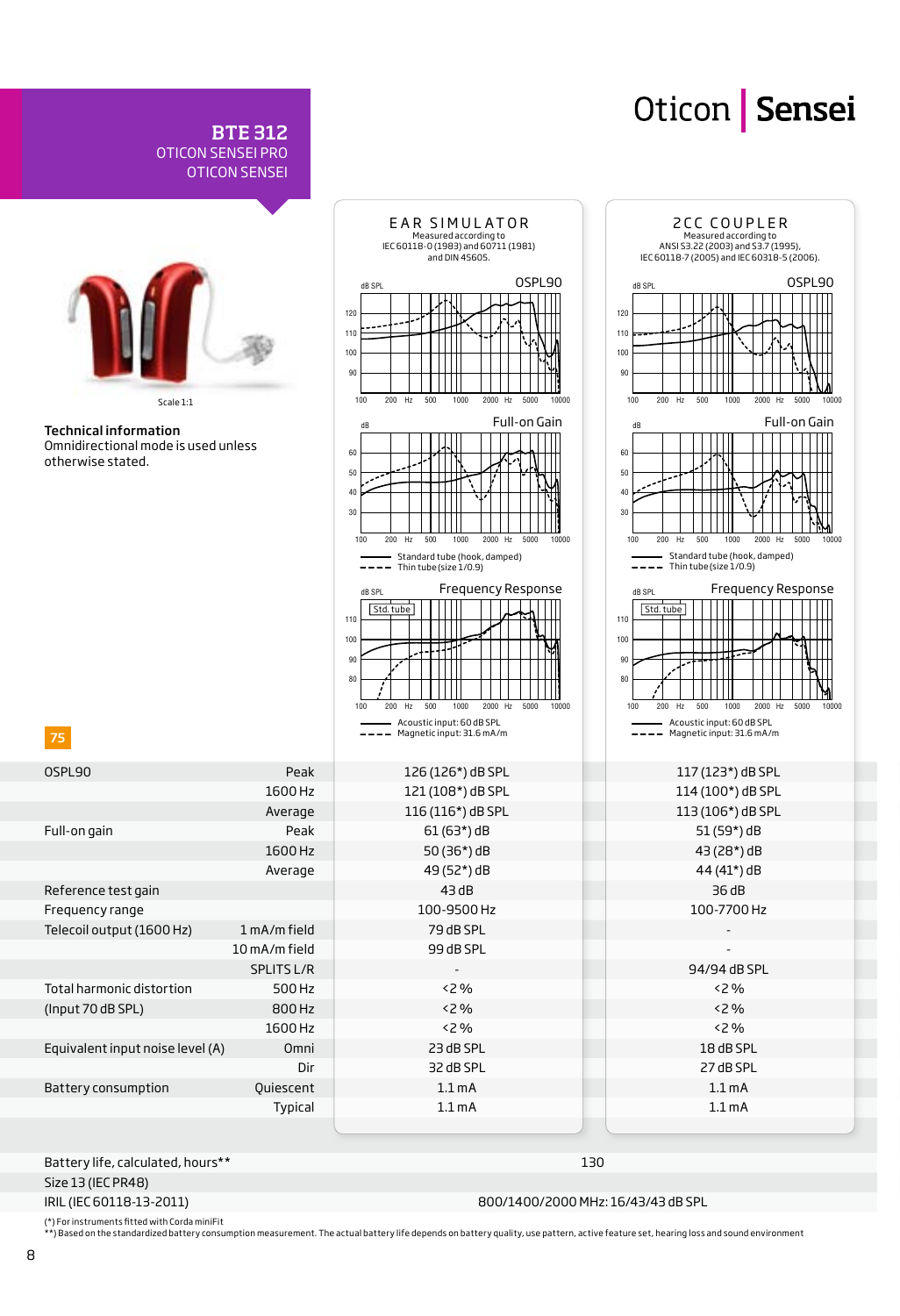

Battery life, calculated, hours\*\*

BTE13

OTICON SENSEI PRO OTICON SENSEI

Size 13 (IEC PR48) IRIL (IEC 60118-13-2011)

Frequency range

90

otherwise stated.

240 800/1400/2000 MHz: 18/40/42 dB SPL

(\*) For instruments fitted with Corda miniFit Power<br>\*\*) Based on the standardized battery consumption measurement. The actual battery life depends on battery quality, use pattern, active feature set, hearing loss and sound